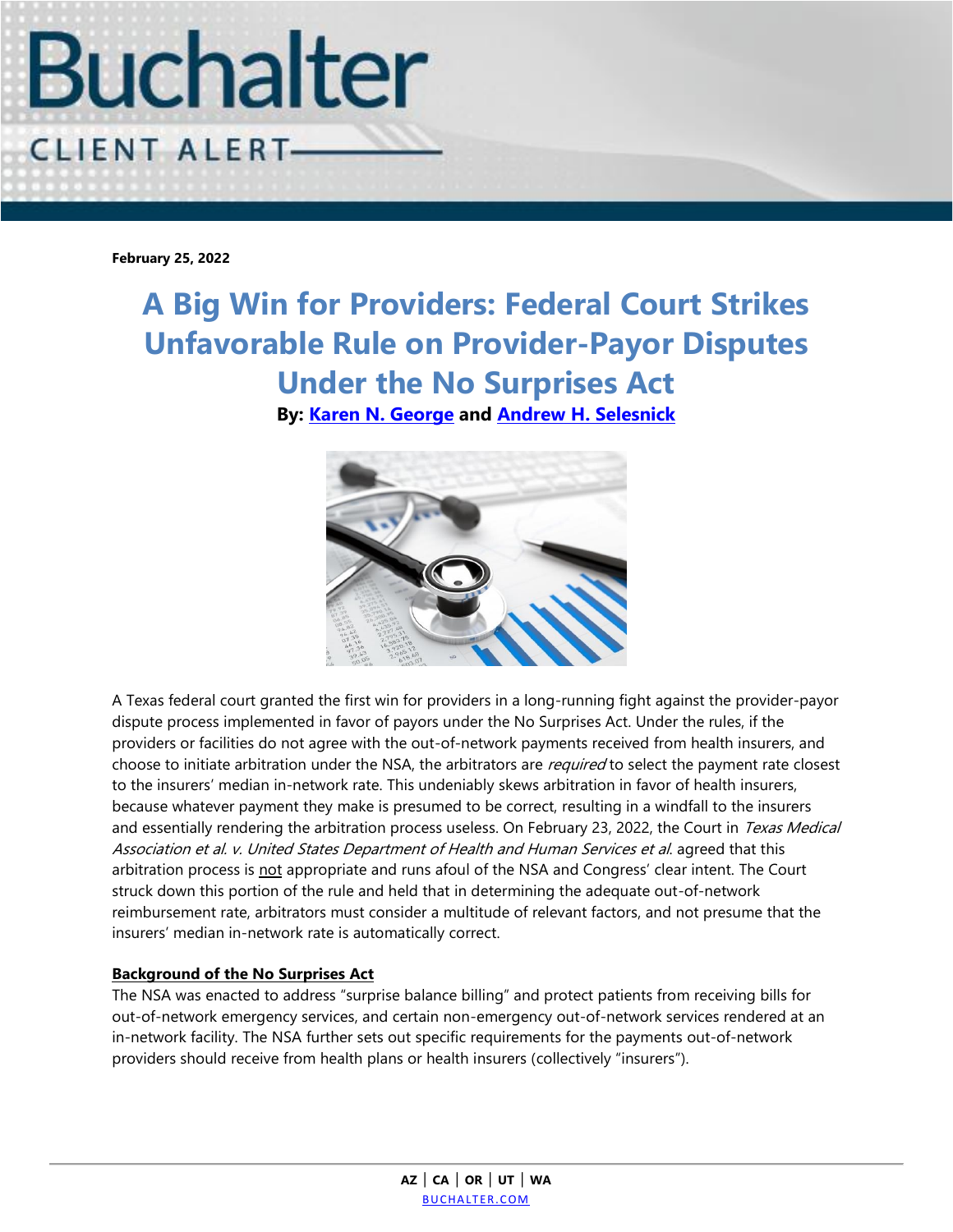If there is a specified state law that bans balance billing, then the NSA does not apply (in California, for example, it would be Department of Managed Health Care covered claims). If the NSA does apply, then the insurer reimburses the provider at a rate it believes is appropriate. If the provider disputes the payment, it can initiate the independent dispute resolution ("IDR") process.

The IDR process is a "baseball-style" arbitration where the provider and insurer each submit a proposed payment amount, and the arbitrator selects one of the offers. In selecting the payment amount, the NSA instructs the arbitrator to consider several factors, including:

- The qualifying payment amounts (the insurer's median in-network rate)
- The level of training, experience, and quality and outcome measurements of the provider or facility
- The market share held by the provider, facility, or insurer in the geographic region where the service was provided
- The acuity of the individual receiving the service or the complexity of rendering such service to the individual
- The teaching status, case mix, and scope of services of the facility that rendered the service
- Demonstrations of good faith efforts (or lack thereof) by the provider or plan to enter into an innetwork agreement and, if applicable, contracted rates between the provider or facility and the insurer during the previous 4 plan years

On September 30, 2021, the Departments of Health and Human Services, Labor, and Treasury, along with the Office of Personnel Management (the "Departments") issued a hotly contested interim final rule ("Rule") implementing the IDR process. Pursuant to the Rule, when selecting between the two offers from the provider and the insurer, the Rule required that the arbitrator must select the payment amount closest to the qualified payment amounts (QPA). The QPA is the insurer's median in-network rate for the service in a specific geographic area. The arbitrator was not permitted to deviate from the amount closest to the QPA, unless credible information submitted by either party *clearly* demonstrates that the value of the service is materially different from the QPA, an impossibly high burden. This windfall to the insurers was struck down.

## **The Lawsuit**

On October 28, 2021, the Texas Medical Association ("TMA") and Dr. Adam Corley ("Plaintiffs") filed a lawsuit against the Departments in the U.S. District Court for the Eastern District of Texas challenging the Rule implemented by the Departments. Plaintiffs moved for summary judgement requesting the Court to strike down portions of the Rule addressing the IDR process for determining out-of-network rates. Specifically, Plaintiffs argued that the Rule is unlawful and directly conflicts with the NSA by imposing a rebuttal presumption that the median in-network rate set by insurers is the appropriate out-of-network rate. Plaintiffs argued that the NSA expressly requires the arbitrator to consider several factors when choosing the payment rate, and does not instruct the arbitrator to choose the rate closest to the QPA. They noted that the NSA allows the arbitrators to exercise their discretion and weigh all the relevant factors when selecting the appropriate reimbursement rate.

The Court agreed with Plaintiffs and set aside the portions of the Rule requiring the arbitrator to presume that the QPA is the appropriate out-of-network rate. The Court held that the Act requires the arbitrator to consider all of the specified factors when determining the reimbursement rate. The Court found that the